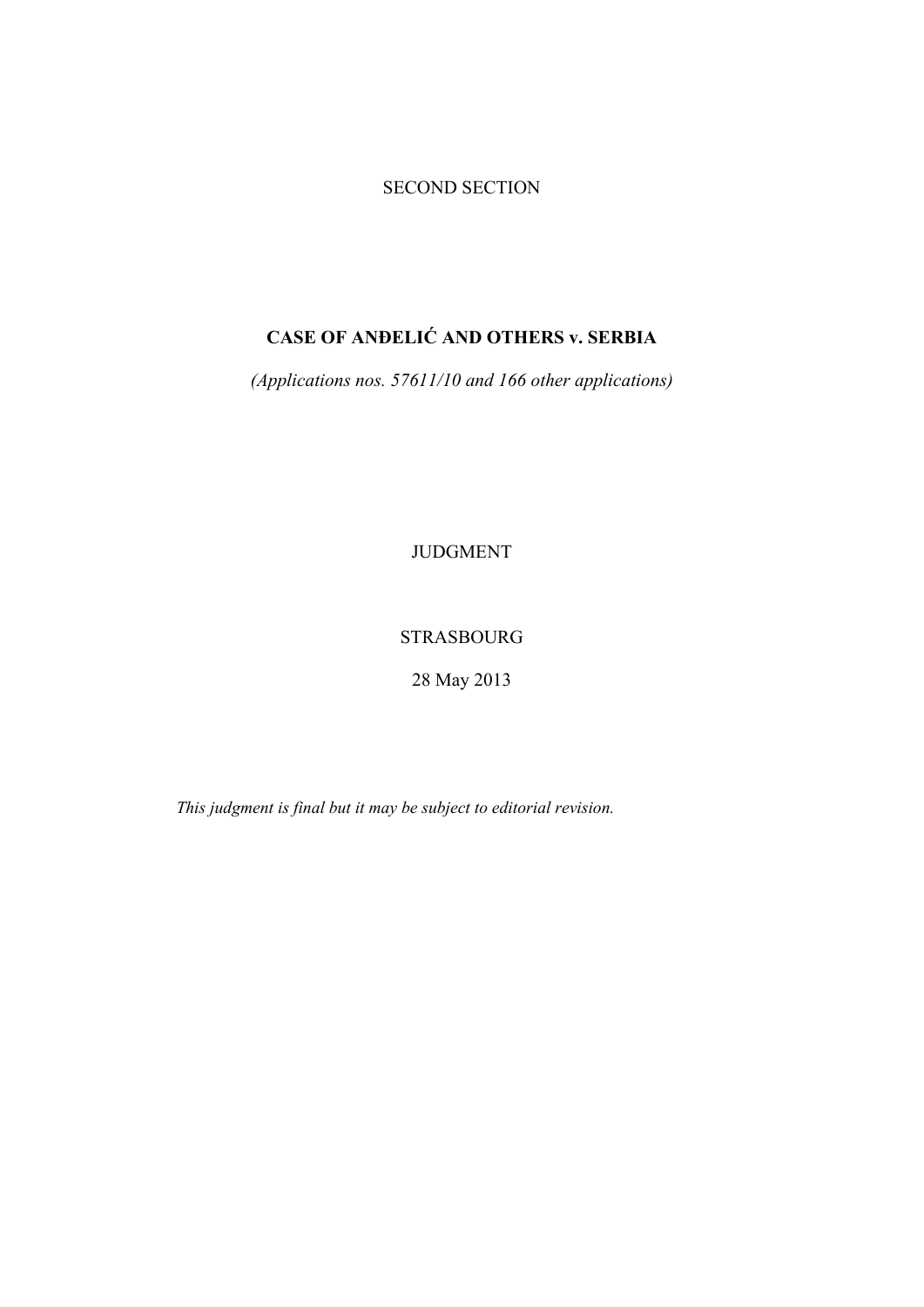#### **In the case of Anđelić and Others v. Serbia,**

The European Court of Human Rights (Second Section), sitting as a Committee composed of:

 Paulo Pinto de Albuquerque, *President,*  Dragoljub Popović, Helen Keller, *judges,*

and Françoise Elens-Passos, *Acting Deputy Section Registrar,* 

Having deliberated in private on 7 May 2013,

Delivers the following judgment, which was adopted on that date:

# PROCEDURE

1. The case originated in 167 applications (see the Annex to this judgment) against the Republic of Serbia lodged with the Court under Article 34 of the Convention for the Protection of Human Rights and Fundamental Freedoms ("the Convention"), on 29 September 2010. The applicants were all Serbian nationals, and their further personal details are set out in the said Annex.

2. The applicants were represented by Mr M. Marjanović and Ms M. Dedović-Marjanović, lawyers practising in Leskovac. The Serbian Government ("the Government") were represented by their Agent, Mr S. Carić.

3. On 3 February 2012 the applications were communicated to the Government.

4. The Government objected to the examination of the applications by a Committee. After having considered the Government's objection, the Court rejects it.

# THE FACTS

### I. THE CIRCUMSTANCES OF THE CASE

5. The facts of the case, as submitted by the parties, may be summarised as follows.

#### **A. Civil and enforcement proceedings**

6. All applicants were former employees of "LETEKS" *u stečaju* (the debtor)*,*  which was, at the relevant time, a company predominantly comprised of sociallyowned capital.

7. Since the debtor failed to fulfil its contractual obligations towards employees, on unspecified date, the applicants instituted civil proceedings against it.

8. On 18 April 2008 the Municipal Court in Leskovac ordered the debtor to pay them:

i. the salary arrears due between 1 July 2001 and 13 July 2003, plus interest; and

ii. 376,520 Serbian Dinars (RSD) for their costs and expenses.

9. On 3 October 2010 this judgment became final.

10. In the period between 17 November 2008 and 16 December 2008 each applicant filed separate requests for the enforcement of the above judgment.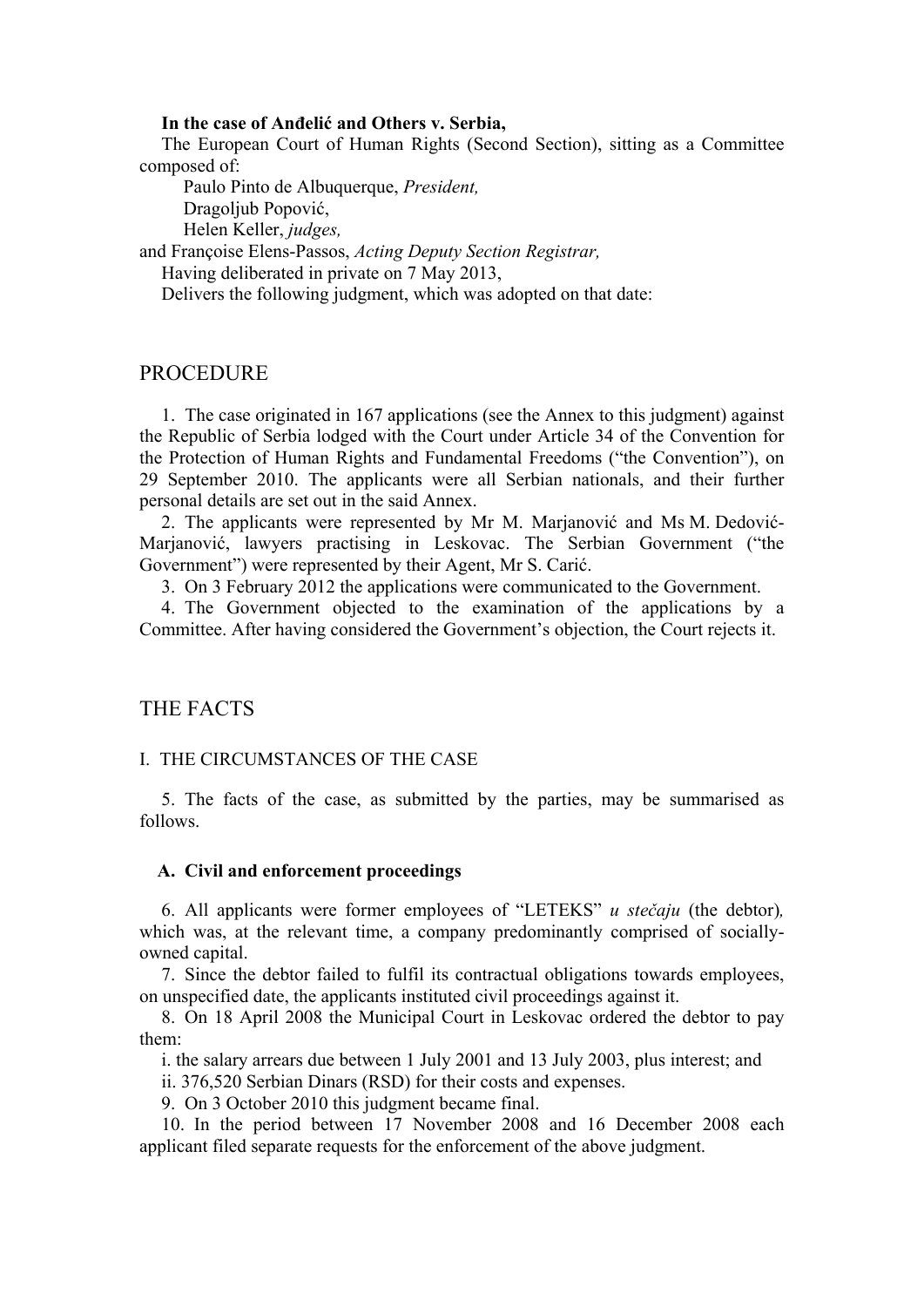11. The Municipal Court in Leskovac ultimately accepted the applicants' requests and issued the enforcement orders respectively. The essential information as to the enforcement proceedings in respect of each application are indicated in the Annex.

### **B. The Insolvency proceedings**

12. On 25 January 2011 the Commercial Court in Leskovac opened insolvency proceedings in respect of the debtor (St. 47/2010).

13. The applicants duly submitted their respective claims.

14. On an unspecified date the applicants' claims based on the judgment of 18 April 2008 were recognised.

15. The insolvency proceedings against the debtor are still ongoing.

### **C. The debtor's status**

16. On 5 December 2006 the debtor was privatised.

17. On 8 April 2008 the contract for the sale of the debtor was annulled because the buyer in question had failed to fulfil his contractual obligations.

18. As of June 2008 the debtor has been comprised of predominantly State-owned capital.

### **D. Other relevant facts**

19. On 31 October 2010, the applicants filed a constitutional appeal.

20. The case is still pending before the Constitutional Court.

### II. RELEVANT DOMESTIC LAW

### **A. The Insolvency Act (Zakon o stečaju, published in OG RS no. 104/2009, 99/2011 and 71/2012)**

21. Article 93 §§ 1 and 2 provides that "as of the day of institution of the insolvency proceedings" the debtor cannot simultaneously be subjected to a separate enforcement procedure. Any ongoing enforcement proceedings shall thus be stayed, while new enforcement proceedings cannot be instituted for as long as the insolvency proceedings are pending.

### **B. Other relevant domestic law socially-owned companies**

22. The reminder of the relevant domestic law is set out in the cases of *R. Kačapor and Others v. Serbia* (nos. 2269/06, 3041/06, 3042/06, 3043/06, 3045/06 and 3046/06, 15 January 2008, §§ 71-76) and the case of *Marinković v. Serbia* (dec.), no. 5353/11, 29 January 2013.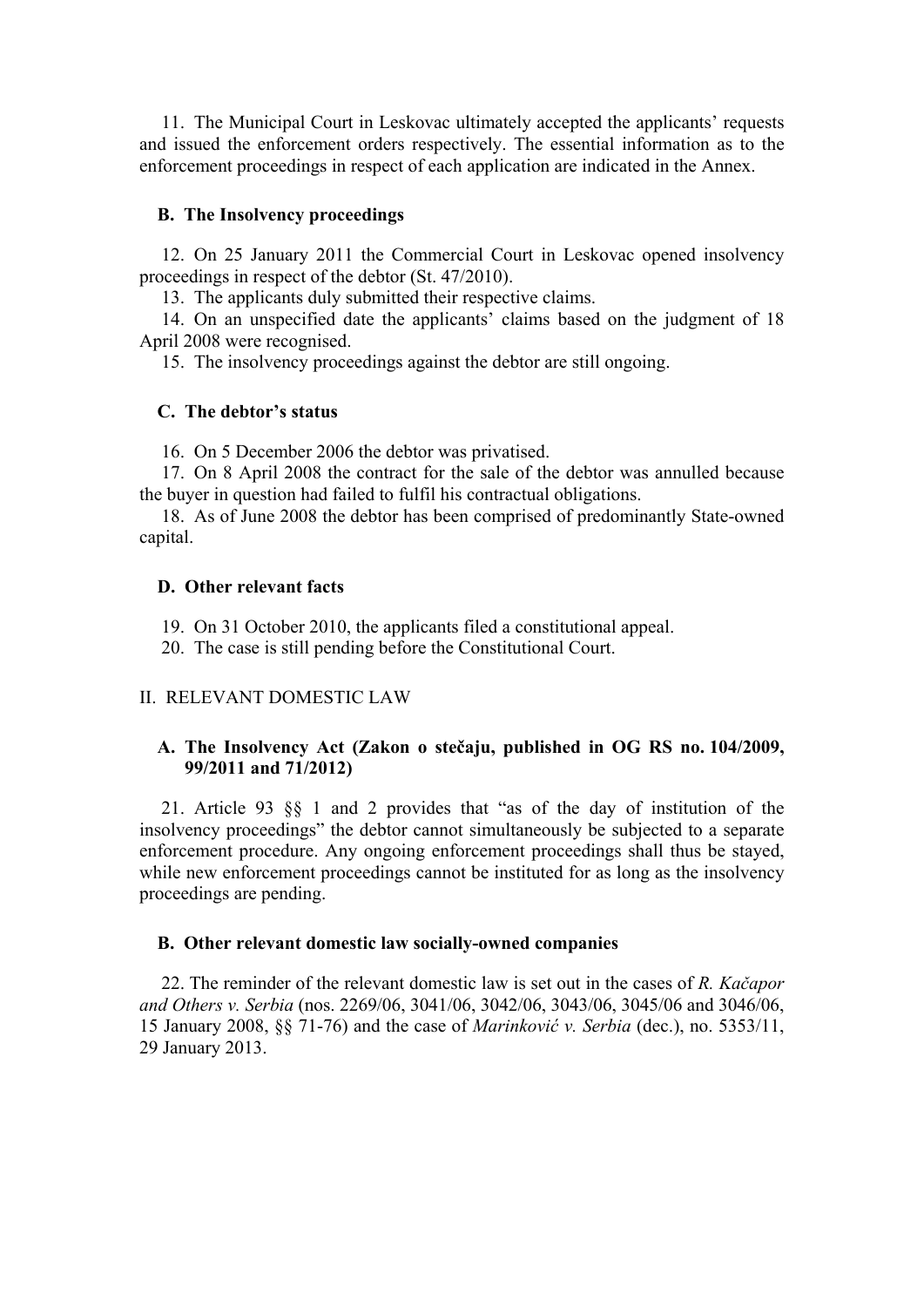### THE LAW

#### I. JOINDER OF THE APPLICATIONS

23. The Court considers that, in accordance, with Rule 42 § 1 of the Rules of the Court, the applications should be joined, given their common and factual legal background.

### II. ALLEGED VIOLATION OF ARTICLE 6 OF THE CONVENTION AND ARTICLE 1 OF PROTOCOL No. 1

24. The applicants complained about the respondent State's failure to enforce the final judgment of 18 April 2006. They relied on Article 6 of the Convention and Article 1 of Protocol No. 1 which, in so far as relevant, read as follows:

#### **Article 6**

"In the determination of his civil rights and obligations ..., everyone is entitled to a fair and public hearing within a reasonable time by an independent and impartial tribunal established by law"

#### **Article 1 of Protocol No. 1**

"Every natural or legal person is entitled to the peaceful enjoyment of his possessions. No one shall be deprived of his possessions except in the public interest and subject to the conditions provided for by law and by the general principles of international law.

The preceding provisions shall not, however, in any way impair the right of a State to enforce such laws as it deems necessary to control the use of property in accordance with the general interest or to secure the payment of taxes or other contributions or penalties."

#### **A. Admissibility**

#### *1. Exhaustion of domestic remedies*

25. The Government submitted that the Constitutional Court had harmonised its case-law with that of the Court in the context of the respondent State's liability for non-enforcement of the final judgments rendered against socially-owned companies. They, further, maintained that the applicants' case is pending before the Constitutional Court, and that, therefore their applications should be rejected on the grounds of nonexhaustion of domestic remedies.

26. The applicants argued that a constitutional appeal could not be considered effective in the particular circumstances of their cases.

27. The Court recalls that it has already held that in cases such as the applicants' a constitutional appeal should indeed be considered as an effective domestic remedy, within the meaning of Article 35 § 1 of the Convention, but only in respect of applications introduced against Serbia as of 22 June 2012 (see *Marinković v. Serbia,*  cited above § 59). It sees no reason to hold otherwise in the present case, and notes that all of the applicants had introduced their complaints before the Court on 29 September 2010.

28. It follows that the Government's objections concerning the exhaustion of domestic remedies must be dismissed.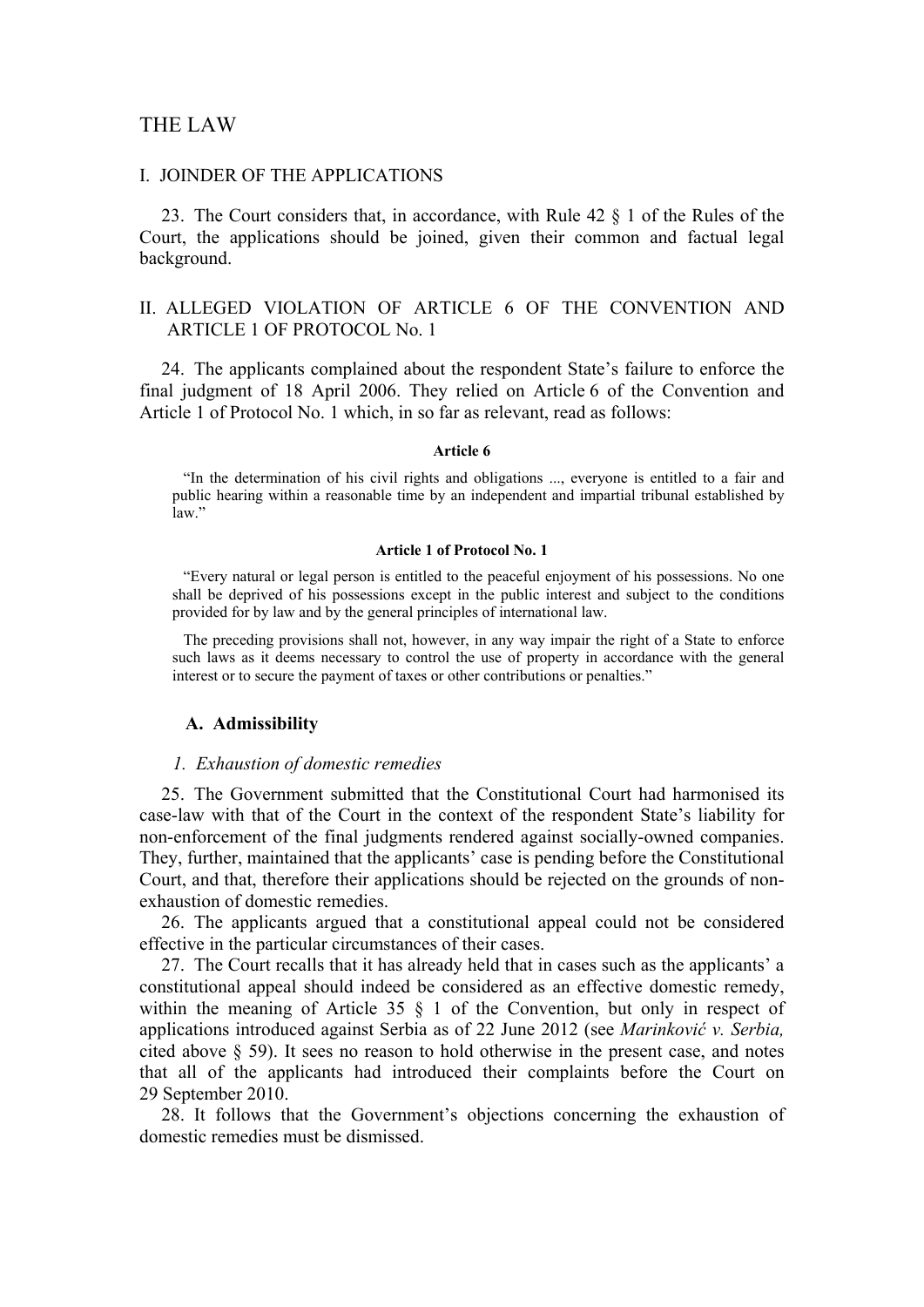#### *2. Conclusion*

29. The Court finds, moreover, that the applicants' complaints are not manifestly ill-founded within the meaning of Article 35 § 3 of the Convention. No other grounds for declaring them inadmissible have been established. They must therefore be declared admissible.

# **B. Merits**

30. The Government maintained that the Respondent State's liability may only be engaged in so far as it relates to the enforcement proceedings against the debtor while the subsequent insolvency proceedings against the debtor should not be assessed in the context of a violation of Article 6 of the Convention. They further argued, taking into account that the debtor was at one point a privately owned company, that the Respondent State cannot be held responsible for the failure to fulfil its obligations. They finally argued that the State cannot be held responsible for the debtor's lack of assets.

31. The applicants disagreed and reaffirmed their original complaints.

32. The Court observes that the judgement at issue concerns the debtor's liabilities incurred in the period between 1 July 2001 and 13 July 2003, when the debtor was a socially-owned company. It is further observed that the privatisation of the debtor was annulled on 8 April 2008, and that the debtor is now completely owned by the State.

33. It is further noted that the domestic judgment rendered in the applicants' favour was adopted on 18 April 2008 and became final on 3 October 2008. The applicants sought enforcement in November and December 2008 (see the appended table). However, it has not been enforced until the present day.

34. The Court has already found a breach of Article 6 of the Convention and Article 1 of Protocol No. 1 to the Convention in similar circumstances (see *R. Kačapor and Others*, cited above, §§ 115-116 and § 120; *Crnišanin and Others v. Serbia*, nos. 35835/05, 43548/05, 43569/05 and 36986/06, §§ 123-124 and §§ 133- 134, 13 January 2009; and *Rašković and Milunović v. Serbia*, nos. 1789/07 and 28058/07, § 74 and § 79, 31 May 2011). It finds no reason to depart from that caselaw in the present case.

35. Therefore, the Court finds that there has been a breach of Article 6 of the Convention and Article 1 of Protocol No. 1 to the Convention.

### III. APPLICATION OF ARTICLE 41 OF THE CONVENTION

#### 36. Article 41 of the Convention provides:

"If the Court finds that there has been a violation of the Convention or the Protocols thereto, and if the internal law of the High Contracting Party concerned allows only partial reparation to be made, the Court shall, if necessary, afford just satisfaction to the injured party."

#### **A. Damage**

37. The applicants requested that the State be ordered to pay, from, its own funds, the sums awarded by the final judgment rendered in their favour and EUR 4,000 each in respect of the non-pecuniary damage suffered.

38. The Government considered the claims excessive and unjustified.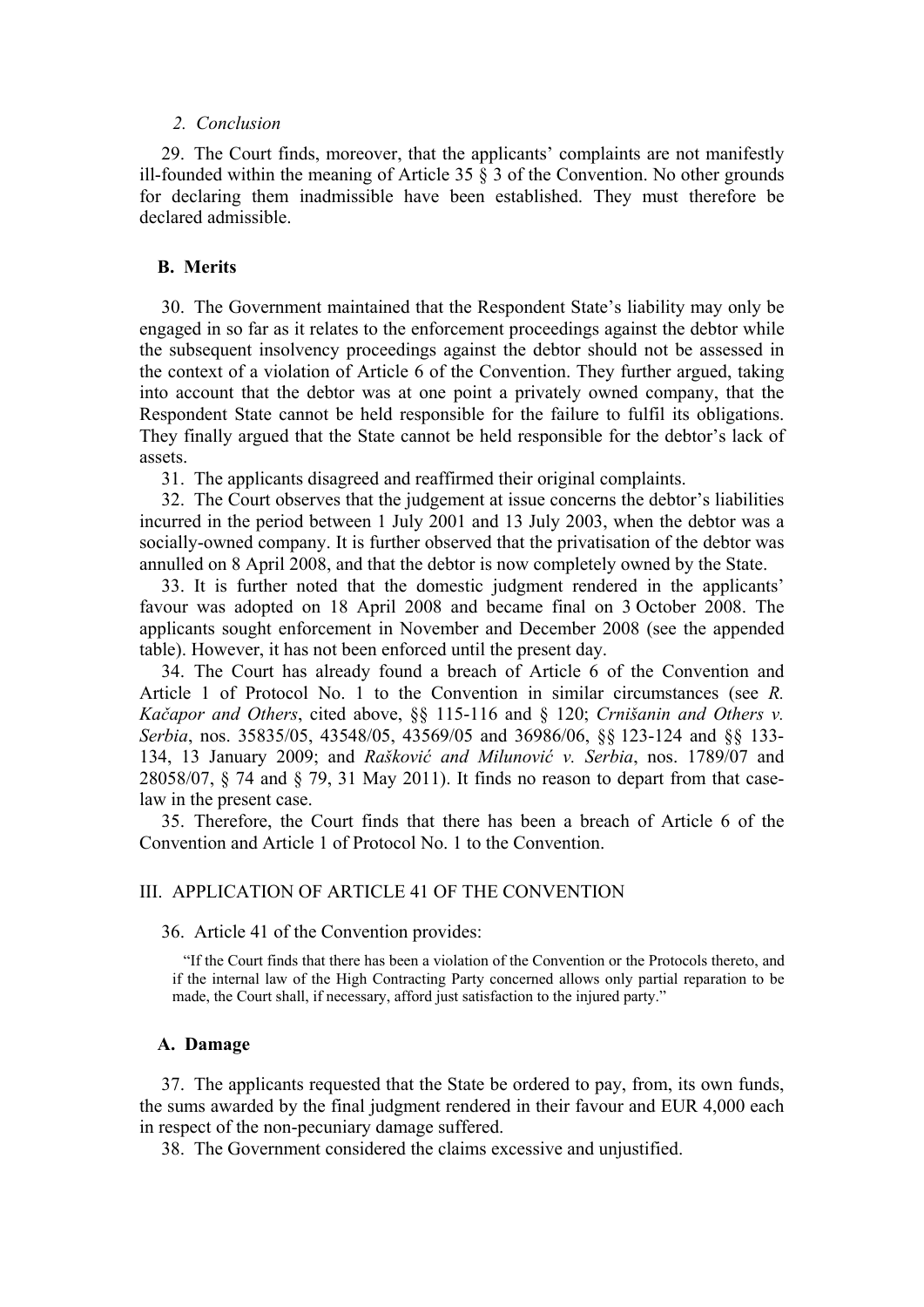39. Having regard to the violations found in the present case and its own jurisprudence (see *R. Kačapor and Others,* cited above, §§ 123-126, and *Crnišanin and Others*, cited above, § 139), the Court considers that the applicants' claims for pecuniary damage must be accepted. The Government shall, therefore, pay in respect of each applicant the sums awarded in the final judgment of 18 April 2008, less any amounts which may have already been paid on the basis of the said judgment.

40. As regards non-pecuniary damage, the Court considers that the applicants sustained some non-pecuniary loss arising from the breaches of the Convention found in this case. The particular amount claimed, however, is excessive. Making its assessment on an equitable basis, as required by Article 41 of the Convention, the Court awards each applicant EUR 3,100 under this head.

#### **B. Costs and expenses**

41. Each applicant also claimed EUR 1,662.70 for the legal costs incurred before the domestic courts and the Court.

42. The Government contested this claim.

43. In accordance with the Court's case-law, an applicant is entitled to the reimbursement of costs and expenses only in so far as it has been shown that these have been actually and necessarily incurred and are reasonable as to quantum (see, for example, *Iatridis v. Greece* (just satisfaction) [GC], no. 31107/96, § 54, ECHR 2000-XI).

44. In the present case, regard being had to the documents in its possession and the above criteria, the Court considers it reasonable to award each applicant the sum of EUR 130 covering costs under all heads.

### **C. Default interest**

45. The Court considers it appropriate that the default interest rate should be based on the marginal lending rate of the European Central Bank, to which should be added three percentage points.

# FOR THESE REASONS, THE COURT UNANIMOUSLY

- 1. *Decides* to join the applications;
- 2. *Declares* the applications admissible;
- 3. *Holds* that there has been a violation of Article 6 of the Convention and of Article 1 of Protocol No. 1 to the Convention;
- 4. *Holds*

(a) that the respondent State shall, from its own funds and within three months, pay in respect of each applicant, the sums awarded in the final judgment of 18 April 2008, less any amounts which may have already been paid on the basis of the said judgment;